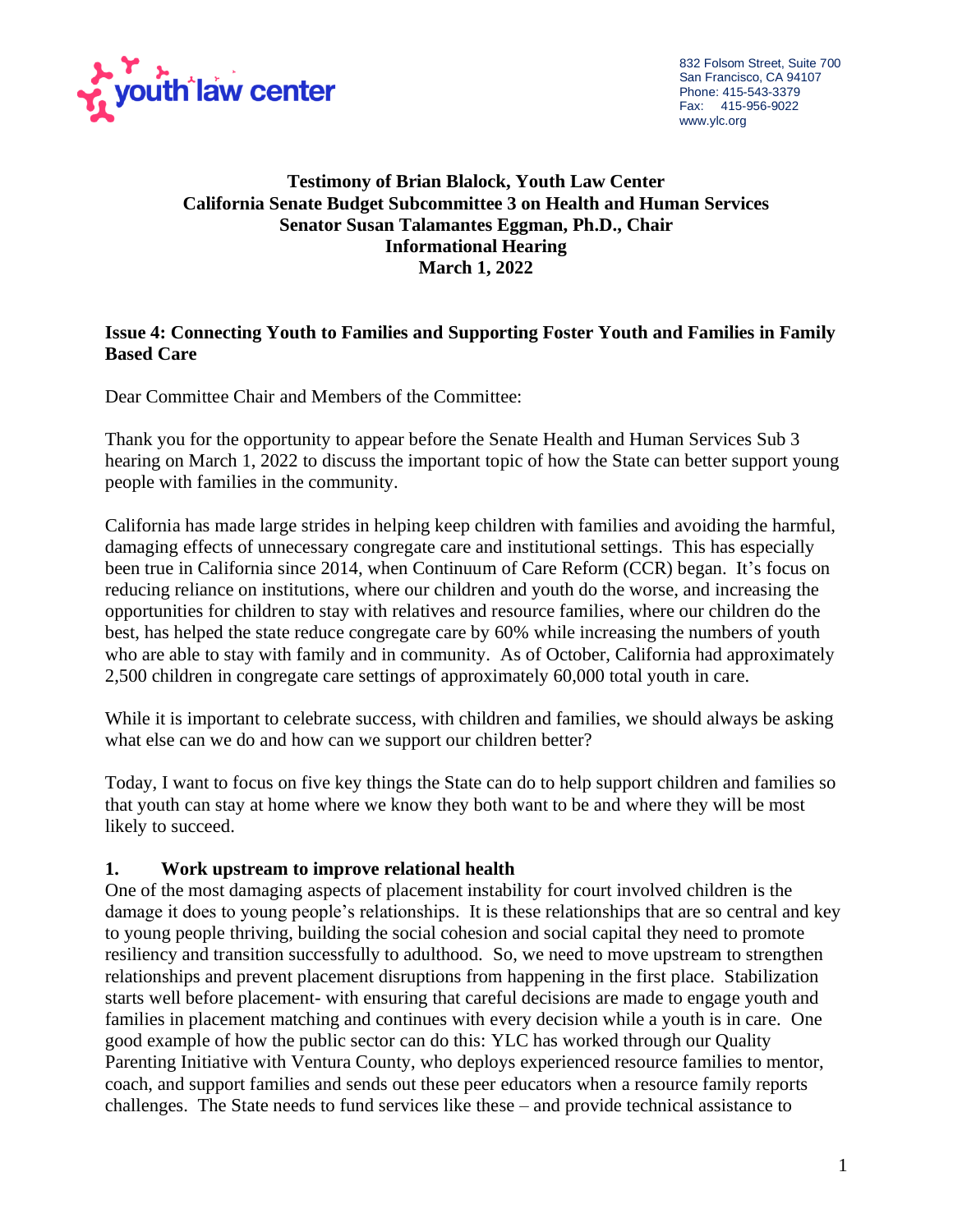

counties so that it is available throughout California. This program has been successful in preventing placement disruptions through this strengthening of existing family networks and relationships – providing back-up for those families who are stepping up and taking care of our children.

# **2. Take advantage of current opportunities**

There are multiple new initiatives on the child welfare side (including CCR, Families First, and CDSS investment to support youth with complex needs) and on the Medicaid side (including eligibility for specialty mental health services without requiring diagnosis and new expanded therapeutic supports for foster youth through MCOs including enhanced case management) that create a window of opportunity to help our youth get what they need. All of these initiatives are focused on delivering high quality supports where youth need them the most - in the community and at home.

How do we leverage these opportunities? The State should fund technical assistance to health systems (including MCOs and county level behavioral health departments) to expand access and develop new therapeutic supports to meet the need. For example, health systems need support family therapy and enhanced care management benefits to expand access to integrated behavioral health supports in pediatric primary care and other places where at risk populations of youth can and want to access them. The State has created the structure to deliver an unprecedented level of support to children to help them stay with families; yet, I am concerned that promise will go unfulfilled without real investment in the practical nuts and bolts of implementation on the county level. Much of what we do to ensure success in these initiatives will rely on the direction and assistance given to healthcare systems – including support in growing and supporting the workforce.

**3. De-silo and help translate between behavioral health and child welfare systems**  The delivery of appropriate supports for court involved youth — that includes foster and juvenile justice involved youth — and getting to our shared goals for those youth — so they are given every possible opportunity and help to stay in the community with their families where we know they have the best chance to thrive — relies heavily on the delivery of seamless and integrated therapeutic services on every level. This includes community based mental health services for children with complex related health needs but also trauma responsive services that work upstream, supporting children who have experienced trauma - and frankly that's all of us, all of our children in these systems — so they are given tools to thrive and build resiliency and stay at home with families in a positive, healthy way.

To accomplish this, we need children's behavioral health and child welfare at the same table, speaking the same language, and creating clear methodologies and processes so that children can easily access the services they need. This is going to take some work — even just translating terms and language between the two systems can be a difficult starting point – but we have to get to the point where these systems are doing shared budget planning and finding, for example, the non-federal match for Medicaid reimbursable services so that available general fund dollars for therapeutic services can be appropriately leveraged with federal dollars to expand them. This is the only way we can move forward and take real advantage of the framework the State has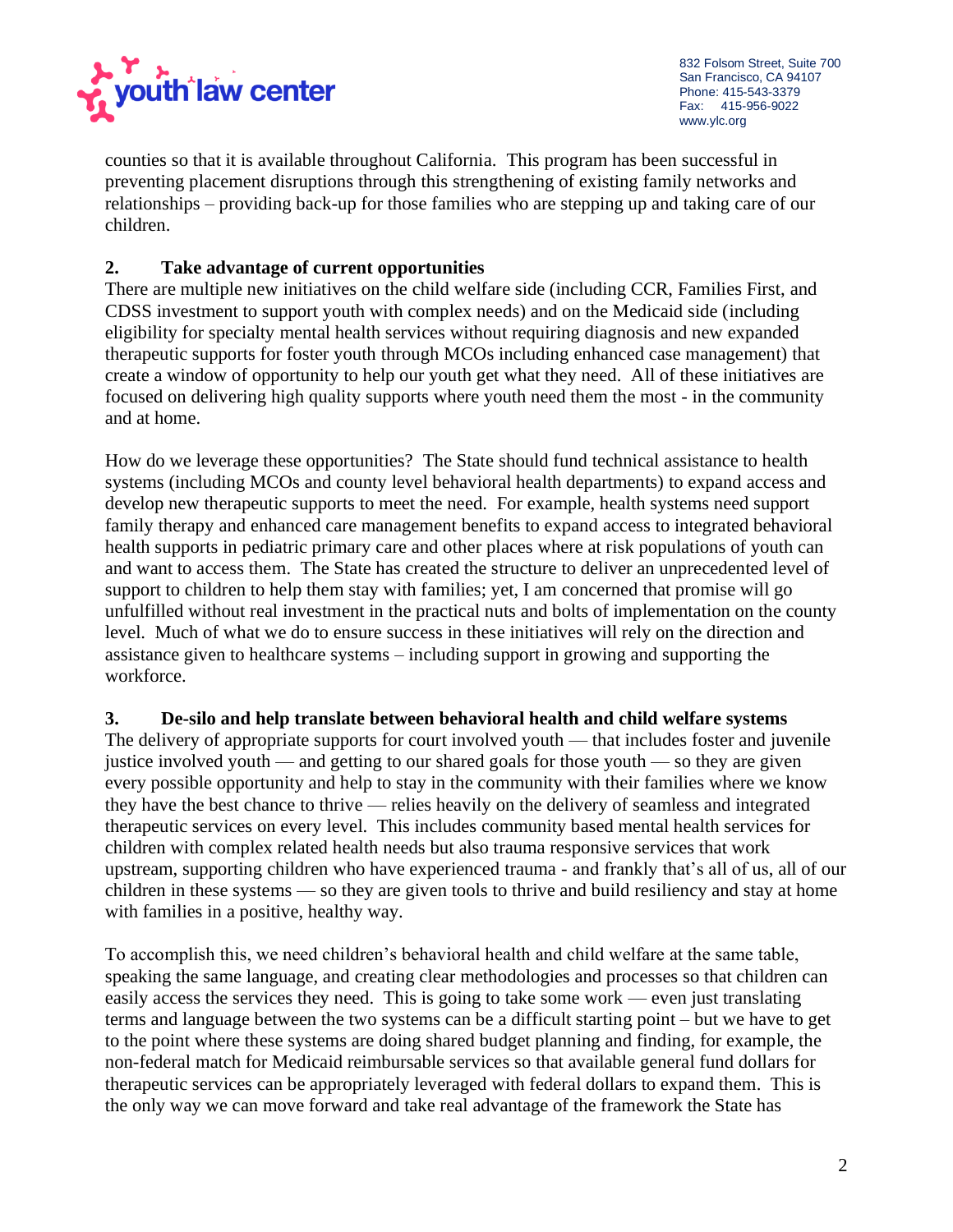

provided. Without shared language, shared methodology in implementation, and shared budgeting, important State improvements are not going to get to the children who need them. We need the State to fund technical assistance and competitive grant programs for counties to develop plans and implement services to realize the promise in BHIN 21-073, which removed the diagnostic criteria to help make specialty children's mental health services more easily accessible for systems involved youth. We also need the State to make strides in real payment reform so that counties have the fiscal structure they need to maximally leverage Medicaid to be able to appropriately expand these services.

These supports need to include services that youth — especially older youth — want. So, two more quick but vital points here:

### **4. Build services that youth want and need**

These services may include Pathways to Wellbeing services, Therapeutic Behavioral Services (TBS), Multi-System Therapy (MST) (i.e., the types of community-based services we know that have been especially successful here in CA for court involved youth.) But it most importantly includes services we may not traditionally think of as mental health services- but that are some of the most critical to overall child wellbeing - extracurricular and enrichment activities such as dance, karate, arts, cultural activities, advocacy and sports participation. In addition to supporting well-being, these activities provide families supervised, enriching child-care for school age children and youth during unstructured, unsupervised afterschool hours and summer and school breaks. Court involved youth frequently do not have access to these programs and yet are youth who need them the most. YLC recently did a survey of resources families in multiple counties in CA. While almost 70% reported that, when they requested it, they received some level of support for educational needs, 60% said they did NOT receive support for children and youth to participate in extracurricular and enrichment activities, 50% did NOT receive support for children to maintain or build social and peer relationships. Relationship building activities – that social cohesion and social capital that is so important to build networks and resiliency – are not ones that can traditionally be funded through existing benefits pathways. The State needs to increase investment in these programs to make them more accessible to children who need them most.

#### **5. Create more ways for youth and resource families to help improve our systems – including hiring more youth with lived experience into our systems**

We have to listen to youth and the families who parent them and build in real opportunity and ways to do this. Youth know what they need and, based on the increase in technology, there is no excuse for us not to be creating opportunities for them to tell us how we are doing. I can use my phone and find out what people think of all of the restaurants and bars in my neighborhood. The State can fund technology that allows the child welfare system to do the same thing for services and supports for youth based on youths own input and evaluation. Youth with lived experience have real wisdom in how to fix these systems.

Similarly, the most important step we can take to determining what supports resource families need to provide excellent parenting to every youth in foster care, is to ask them and truly listen and respond to their needs. Resource families are the most important intervention for youth in foster care, and as such, must be treated as full, valued partners in our work. Families and youth have